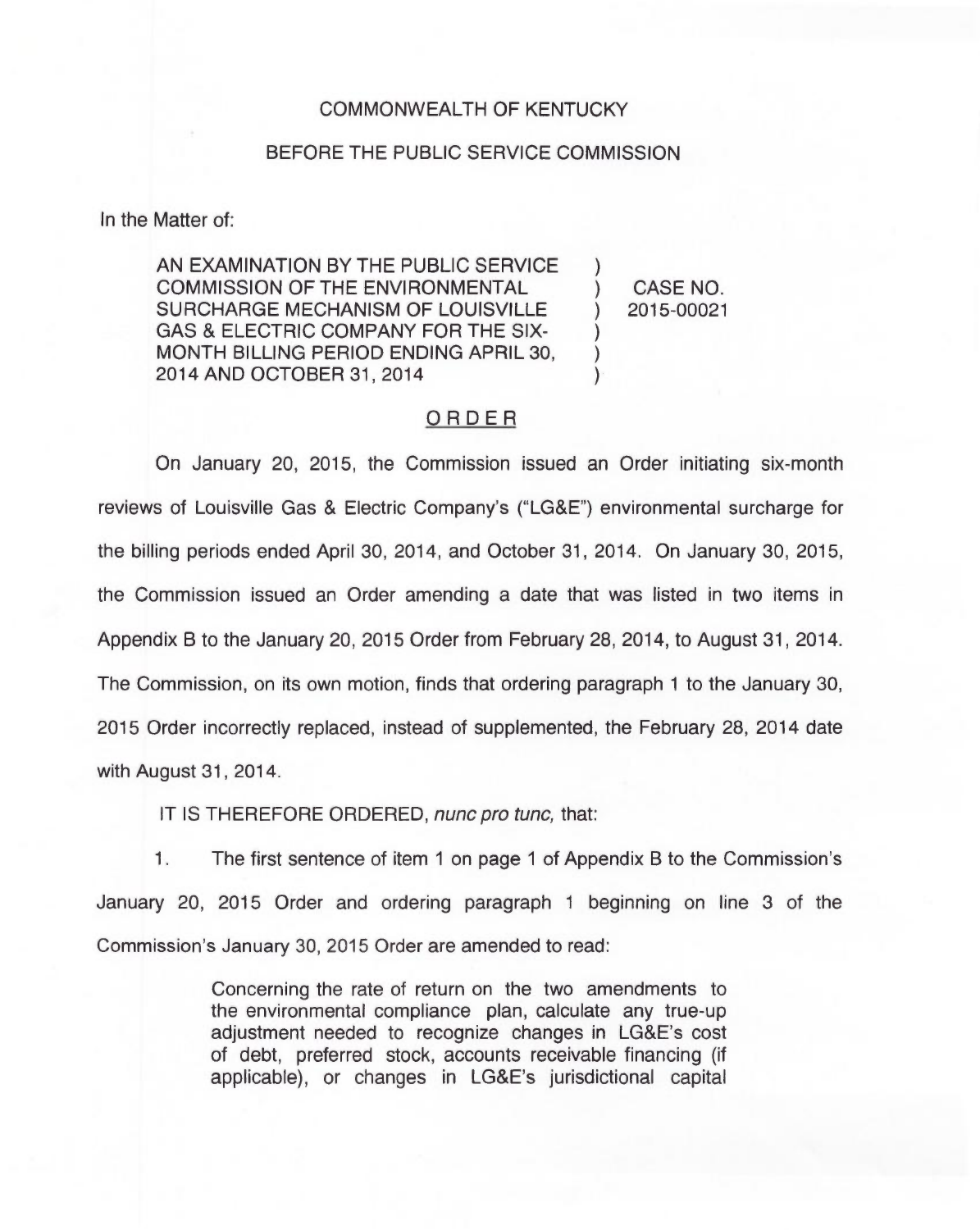structure for the billing period ended February 28, 2014, and the billing period ended August 31, 2014.

2. All other provisions of the Commission's January 20, 2015 and January

30, 2015 Orders not in conflict with this Order shall remain in full force and effect.

By the Commission ENTERED FEB 11 2015 KENTUCKY PUBLIC SERVICE COMMISSION

ATTEST:

Cannon Dumwell

Case No. 2015-00021